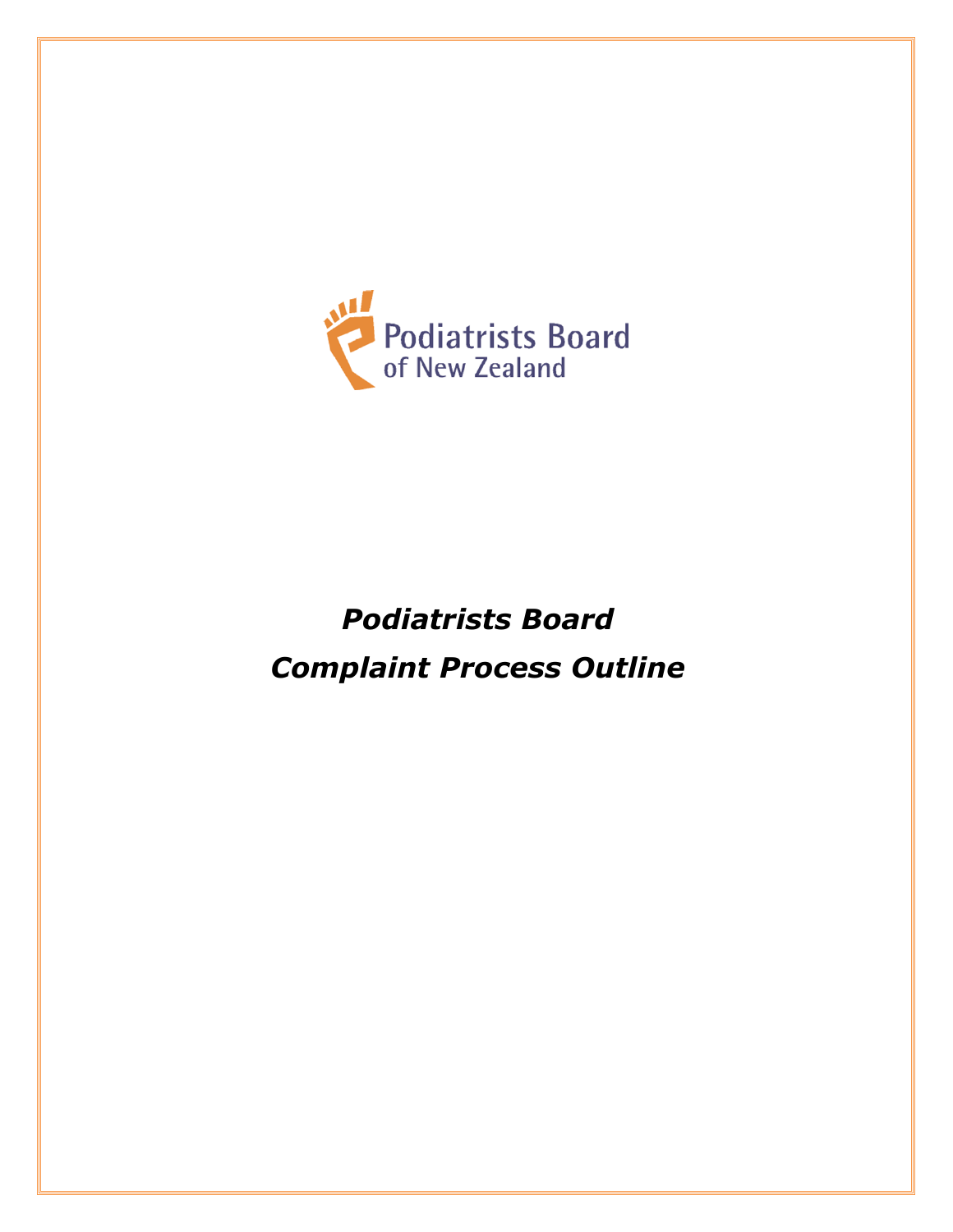

# **A. Introduction**

<span id="page-1-0"></span>The Podiatrists Board of NZ (the Board) is the statutory authority established under the [Health Practitioners Competence Assurance Act 2003](http://www.legislation.govt.nz/act/public/2003/0048/latest/DLM203312.html?search=ta_act_H_ac%40ainf%40anif_an%40bn%40rn_25_a&p=2#DLM203874) (HPCAA) responsible for the registration and regulation of podiatry profession in  $NZ^1$ . The principal purpose of the HPCAA is to protect the health and safety of members of the public by providing mechanisms to ensure that health practitioners are competent and fit to practise their professions.

This document provides an explanation of the processes applied by the Registrar to manage complaints received under the provisions of the HPCAA and other applicable legislation.

# **B. Complaint Categories**

The Registrar receives complaints on behalf of the Board. The Complaint Process [Chart](#page-8-0) categorises complaints received into five groups as follows:

- 1. Practitioner complaint affecting a health consumer.
- 2. Practitioner complaint as to conduct/competence/fitness.
- 3. Complaint regarding an unregistered person.
- 4. Complaint as to Board processes.
- 5. Complaint as to decision of a delegate under schedule 3, clause 17.

Please see below a detailed explanation of the process flow in each of the above mentioned categories, with specific reference to the HPCAA.

# **C. Complaint processes**

#### **1. Practitioner complaint affecting a health consumer**

[View process chart](#page-8-0)

[View section 64](http://www.legislation.govt.nz/act/public/2003/0048/latest/DLM203867.html?search=ta_act_H_ac%40ainf%40anif_an%40bn%40rn_25_a&p=2) 

- a. If any person wishes to make a complaint about a podiatrist, he or she may give notice of the complaint to the Office of the Health and Disability Commissioner (HDC), or the Registrar of the Board.
- b. Whenever the Board receives a complaint alleging that the practice or conduct of a practitioner has affected a health consumer, it must promptly forward the complaint to the HDC (section 64). The Registrar has delegated authority to refer complaints regarding podiatrists to the HDC.

<sup>&</sup>lt;sup>1</sup> Those registered in any of the following scopes of practise with the Podiatrists Board of NZ: Podiatrist/Podiatric Surgeon/Podiatric Radiographic Imager/Visiting Podiatrist Educator-Presenter. Referred to in this document collectively as "Podiatrist".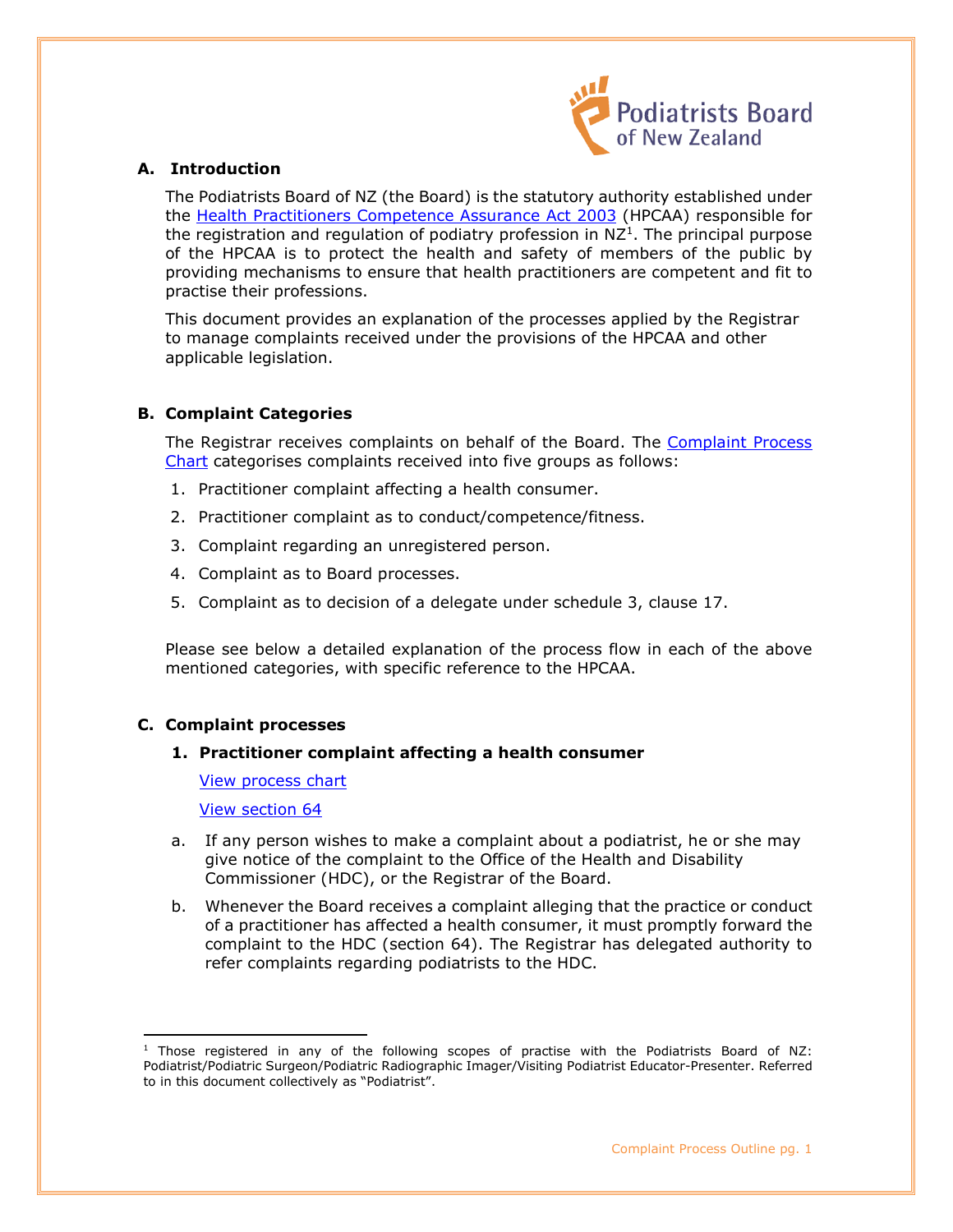

- c. A **health consumer** includes any person on or in respect of whom any health care procedure is carried out.
- d. When the Registrar has notified the HDC of a complaint, or the HDC has notified the Board of an investigation under the [Health and Disability](http://www.legislation.govt.nz/act/public/1994/0088/latest/DLM333584.html)  [Commissioner Act 1994](http://www.legislation.govt.nz/act/public/1994/0088/latest/DLM333584.html) the Board/Registrar may not take any action under Part 4 of the HPCAA (other than interim suspension under [section 69\)](http://www.legislation.govt.nz/act/public/2003/0048/latest/DLM203874.html) until the Board/Registrar receives a notification from the HDC under [section 70.](http://www.legislation.govt.nz/act/public/2003/0048/latest/DLM203875.html?search=ta_act_H_ac%40ainf%40anif_an%40bn%40rn_25_a&p=2)
- e. Upon receipt of a notification under section 70, the Registrar pursuant to delegation, will undertake a preliminary assessment of the issues raised in the complaint, and may seek a response to matters raised in the complaint from the practitioner. Any preliminary assessment may involve reference to the [Registration Requirements: Australia and New Zealand Podiatry](http://www.podiatristsboard.org.nz/includes/download.aspx?ID=115089)  [Competency Standards,](http://www.podiatristsboard.org.nz/includes/download.aspx?ID=115089) [Principles and Standards for the Practice of Podiatry in New](https://www.podiatristsboard.org.nz/Portals/0/PSPPNZ.%20Podiatrists%20Bd%20Principles%20and%20Stds%20for%20the%20Practice%20of%20Podiatry%20in%20NZ.%20April%202019.....pdf?ver=2019-05-08-122224-940)  [Zealand \(PSPPNZ\)](https://www.podiatristsboard.org.nz/Portals/0/PSPPNZ.%20Podiatrists%20Bd%20Principles%20and%20Stds%20for%20the%20Practice%20of%20Podiatry%20in%20NZ.%20April%202019.....pdf?ver=2019-05-08-122224-940)*,* [Ethical Principles and Standards of Conduct](http://www.podiatristsboard.org.nz/includes/download.aspx?ID=111636) and the provisions of the HPCAA.
- f. The Registrar is to write to the complainant and practitioner and advise of the Registrar's decision made pursuant to section [65\(1\)](http://www.legislation.govt.nz/act/public/2003/0048/latest/DLM203869.html?search=ta_act_H_ac%40ainf%40anif_an%40bn%40rn_25_a&p=2) of the HPCAA. Action taken by the Registrar may include sending an educative letter to the practitioner, or suggesting a meeting take place between the practitioner and the complainant to resolve concerns. If minor concerns arise, these may be addressed by voluntary agreement, or by referral to another agency such as the Accident Compensation Corporation or the Privacy Commissioner. If the appropriate action to be taken is outside of the current delegations, the Registrar will determine to refer the matter to the Board to decide next steps.
- g. Options available to the Board include but are not limited to: [section 36](http://www.legislation.govt.nz/act/public/2003/0048/latest/DLM203816.html?search=ta_act_H_ac%40ainf%40anif_an%40bn%40rn_25_a&p=2) to refer the practitioner to a competence review, [section 68](http://www.legislation.govt.nz/act/public/2003/0048/latest/DLM203873.html?search=ta_act_H_ac%40ainf%40anif_an%40bn%40rn_25_a&p=2) to refer the matter to a Professional Conduct Committee (PCC) for investigation, [section 69](http://www.legislation.govt.nz/act/public/2003/0048/latest/DLM203874.html?search=ta_act_H_ac%40ainf%40anif_an%40bn%40rn_25_a&p=2) to propose to suspend the practitioner's practising certificate, or to impose one or more conditions on their scope of practice in the interim pending prosecution or investigation. Options available and appropriate will depend on the circumstances of each case.
- **2. Practitioner complaint as to conduct, competence, fitness to practise**

The Registrar may receive a complaint directly from a practitioner or other person, or the Registrar may receive a complaint via referral from HDC as outlined above at point 1(e).

[View process chart](#page-8-0)

# *2.1 Competence:*

[Registration Requirements: Australia and New Zealand Podiatry Competency](http://www.podiatristsboard.org.nz/includes/download.aspx?ID=115089)  **Standards**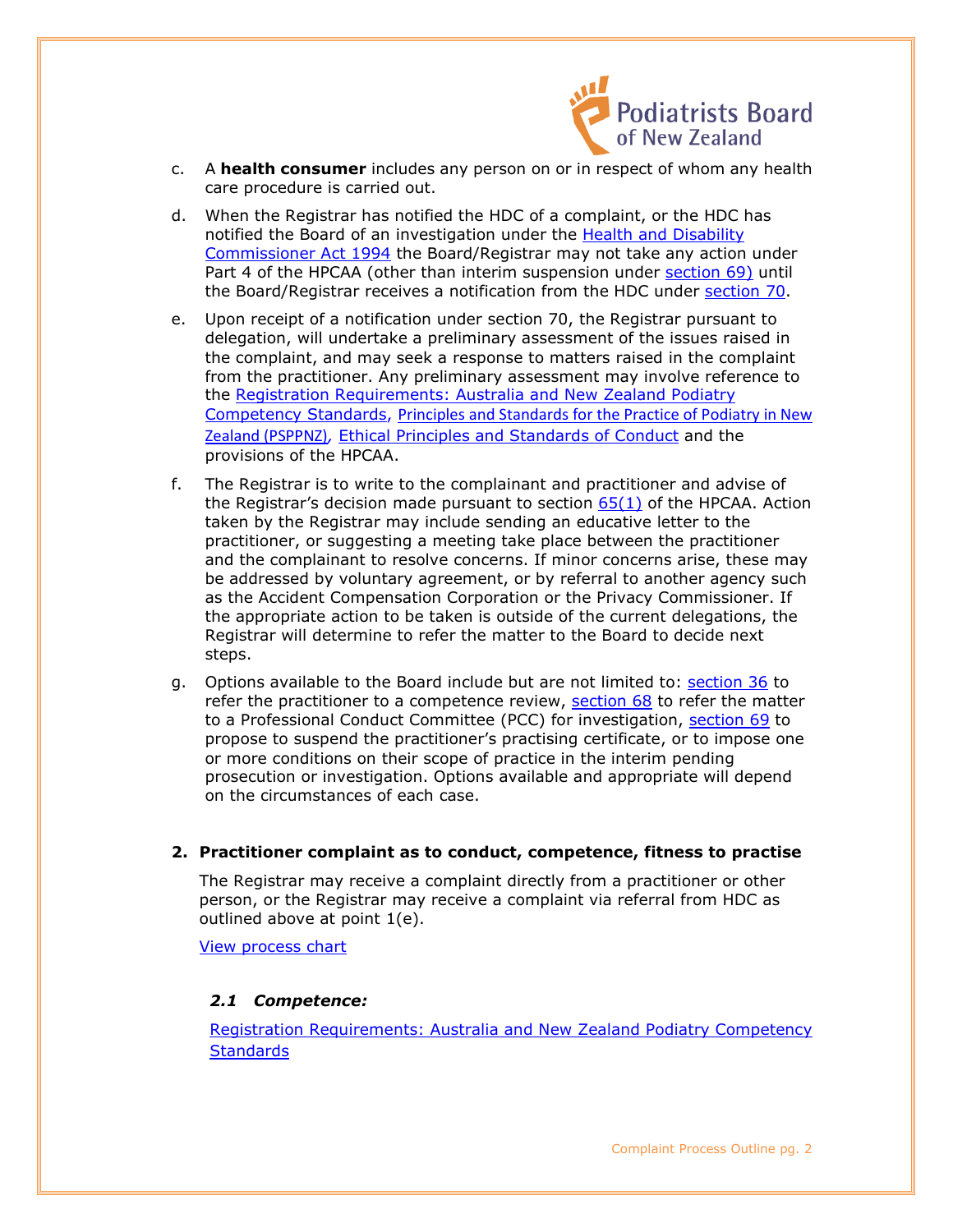

#### **PSPPNZ**

#### [View section 36;](http://www.legislation.govt.nz/act/public/2003/0048/latest/DLM203816.html?search=ta_act_H_ac%40ainf%40anif_an%40bn%40rn_25_a&p=2)

- a. *Please note this category deals with issues arising from a complaint, not a competence notification under s34.*
- b. The Registrar may first determine to make enquiries into the competence of the practitioner and undertake a preliminary assessment of the issues raised in the complaint and may seek a response to matters raised in the complaint from the practitioner.
- c. The Registrar may request that the practitioner enter into a voluntary agreement with the Registrar prior to the Board making any decision under section 36. In all circumstances, the use of a voluntary agreement with the practitioner will be considered only where:
	- The Registrar does not consider that the practitioner poses a risk of harm to the public.
	- The Registrar/Board is considering formal action under the HPCAA and determines a voluntary agreement is appropriate as an interim measure.
	- A voluntary agreement will provide ongoing reports and mitigate risk
- d. The Board has the discretion to determine to review the competence of a podiatrist who holds a current practising certificate, at any time whether or not there is reason to believe that the practitioner's competence may be deficient [\(section 36\(4\)\).](http://www.legislation.govt.nz/act/public/2003/0048/latest/DLM203816.html)
- e. Having received a complaint which gives rise to concerns as to a practitioner's competence, it is prudent for the Registrar/Board to consider the following:
	- What, if any, further inquiries are required?
	- Should a competence review be ordered under [section 36?](http://www.legislation.govt.nz/act/public/2003/0048/latest/DLM203816.html)
	- Is notification under **section 35** required?
	- Should the Board order interim conditions or interim suspension under [section 39?](http://www.legislation.govt.nz/act/public/2003/0048/latest/DLM203819.html)

# *2.2 Conduct:*

[PSPPNZ](https://www.podiatristsboard.org.nz/Portals/0/PSPPNZ.%20Podiatrists%20Bd%20Principles%20and%20Stds%20for%20the%20Practice%20of%20Podiatry%20in%20NZ.%20April%202019.....pdf?ver=2019-05-08-122224-940)

[Ethical Principles and Standards of Conduct](http://www.podiatristsboard.org.nz/includes/download.aspx?ID=111636) 

[View section 69;](http://www.legislation.govt.nz/act/public/2003/0048/latest/DLM203874.html?search=ta_act_H_ac%40ainf%40anif_an%40bn%40rn_25_a&p=2)

a. Similar to category 2.1 above, following receipt of a complaint under this category, the Registrar may determine to make enquiries and undertake a preliminary assessment of the issues raised in the complaint. This may involve seeking a response to matters raised in the complaint from the practitioner.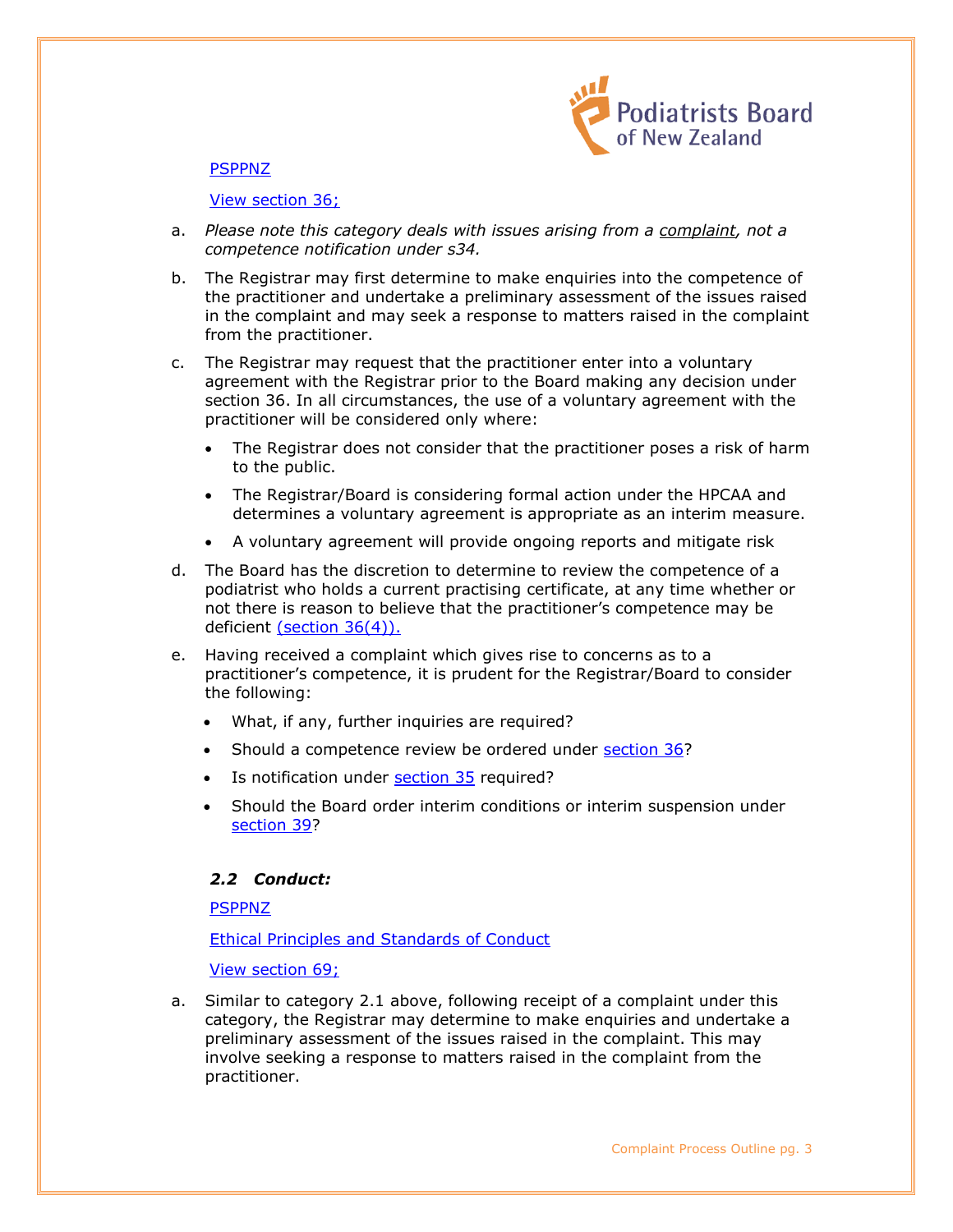

- b. Where the complaint raises minor conduct issues which are not considered to pose a risk of harm to the public, the Registrar may consider requesting that the practitioner enter into a voluntary agreement, and/or whether issues can be addressed by way of educative letter. If the complaint raises serious conduct issues, the Registrar will immediately refer the matter to the Board for consideration.
- c. The HPCAA provides for the Board to appoint a PCC in circumstances such as to investigate complaints referred by the HDC; and other information the Registrar/Board has that raises one or more questions "*about the appropriateness of the conduct or the safety of the practice of a health practitioner* "[.section 68](http://www.legislation.govt.nz/act/public/2003/0048/latest/DLM203873.html)
- d. Referral of a complaint to a PCC is discretionary not mandatory under the HPCAA, however if the full Board decides to refer a complaint to a PCC it must do so as soon as practicable after it makes that decision section  $68(1)$ .
- e. Under [section 69](http://www.legislation.govt.nz/act/public/2003/0048/latest/DLM203874.html?search=ta_act_H_ac%40ainf%40anif_an%40bn%40rn_25_a&p=2) the Board may determine to propose to suspend the practitioner's practising certificate or to impose one or more conditions on their scope of practice in the interim pending prosecution or investigation.
- f. Section 100(1) lists the grounds on which a health practitioner may be disciplined by the Health Practitioners Disciplinary Tribunal.

# *2.3 Fitness:*

[View section 49;](http://www.legislation.govt.nz/act/public/2003/0048/latest/DLM203830.html?search=ta_act_H_ac%40ainf%40anif_an%40bn%40rn_25_a&p=2)

- a. *Please note this category deals with issues arising from a complaint, not a fitness notification under s45.*
- b. Similar to category 2.1, and 2.2 above, following receipt of a complaint under this category, the Registrar may determine to make enquiries and undertake a preliminary assessment of the issues raised in the complaint. This may involve seeking a response to matters raised in the complaint from the practitioner.
- c. Where a practitioner declares that they are affected by a health condition, and the Registrar considers this factor does not give rise to a risk of harm to the public or that the practitioner is prevented from performing the functions required for practice of podiatry, the Registrar may consider requesting that the practitioner enter into a voluntary agreement.
- d. In terms of health declarations, voluntary agreements are used to provide supports to a practitioner who may be returning to work following an injury of period of ill health. A voluntary agreement in this circumstance also fulfills the function of enabling the Registrar to monitor the practitioner's return to work in terms of their health to ensure all required supports are in place to be satisfied of public safety.
- e. If the complaint raises serious health issues, and the Registrar considers that the practitioner may be prevented from performing the functions required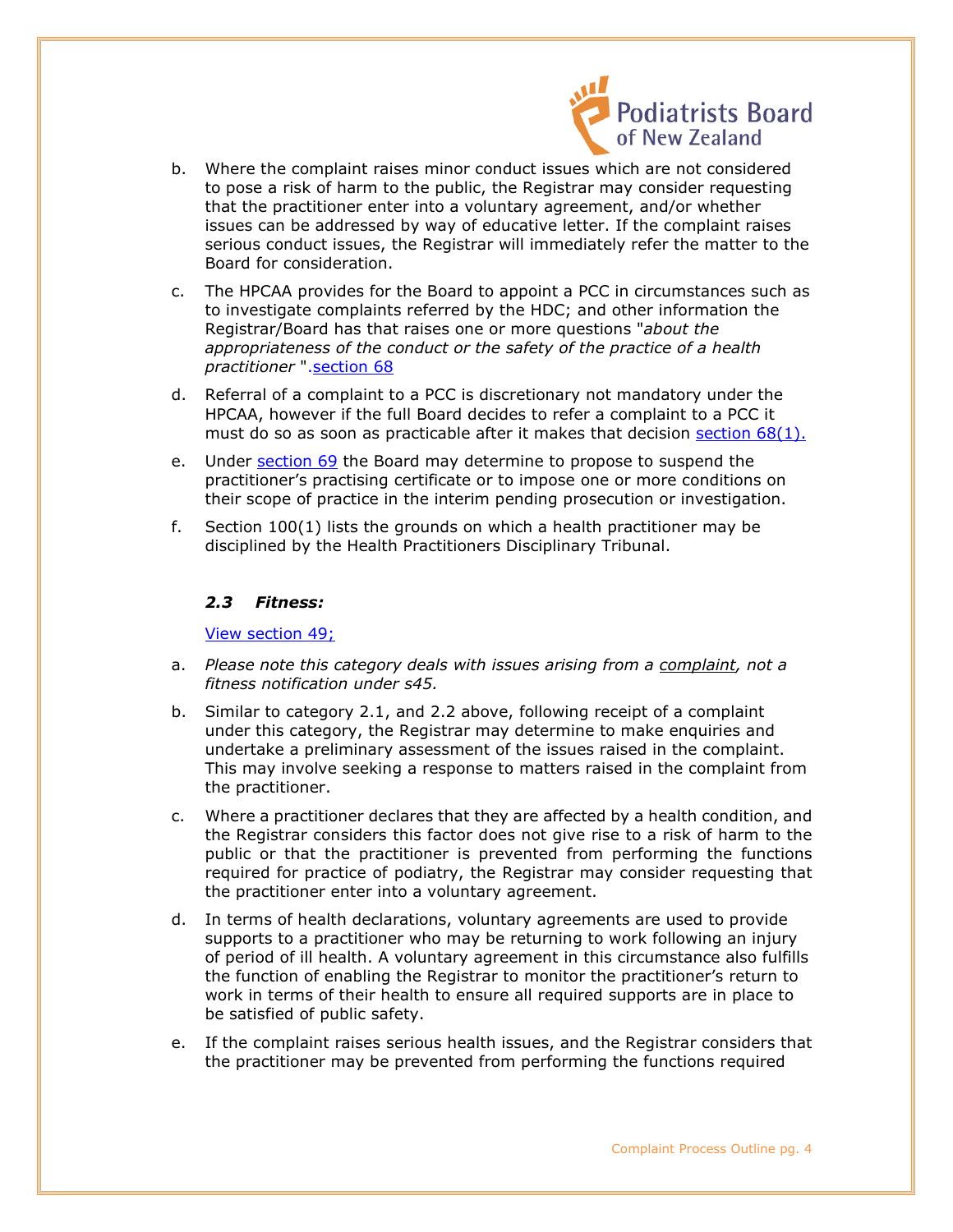

for practice, the Registrar will refer the matter to the Board for consideration.

- f. Where the Board considers that a practitioner *"may be unable to perform the functions required for the practise of his or her profession because of some mental or physical condition"* the Board can require a practitioner to submit him or herself for an examination or testing by a medical practitioner at the expense of the Board [section 49.](http://www.legislation.govt.nz/act/public/2003/0048/latest/DLM203830.html)
- g. Under [section 48](http://www.legislation.govt.nz/act/public/2003/0048/latest/DLM203829.html) the Board may order interim suspension of a practitioner's practising certificate or include conditions in the practitioner's scope of practice. An interim suspension or conditions imposed under section 48 can only apply for up to 20 working days, but the Board may extend this period for a further 20 working days under subsection (3) if a further period is necessary for any examination or testing required under section 49.

# **3. Complaint regarding an unregistered person (Statutory Offence)**

[View process chart](#page-8-0)

[View section 7;](http://www.legislation.govt.nz/act/public/2003/0048/latest/DLM203380.html?search=ta_act_H_ac%40ainf%40anif_an%40bn%40rn_25_a&p=2)

- a. The Registrar receives complaints alleging that an unregistered person is "holding themselves out" as a NZ registered podiatrist.
- b. It is a statutory offence under  $section 7$  for an an unqualified person to claim to be, or do anything calculated to suggest that they are a health practitioner; and any person who does not hold a current practising certificate cannot claim to be practising a profession as a health practitioner of a particular kind.
- c. The Ministry of Health is responsible for investigating and prosecuting potential breaches of section 7 of the HPCAA.
- d. The Registrar is to undertake a preliminary investigation into the matter, in order to determine whether a prima facie case exists that a person has committed a statutory offence. If the Registrar believes section 7 may have been breached, the Registrar is then to determine to refer the matter to the Ministry of Health.
- e. Please note other statutory offences include [section 33;](http://www.legislation.govt.nz/act/public/2003/0048/latest/DLM203810.html) [sections 44\(1\) and](http://www.legislation.govt.nz/act/public/2003/0048/latest/DLM203824.html)  [\(3\);](http://www.legislation.govt.nz/act/public/2003/0048/latest/DLM203824.html) and [59;](http://www.legislation.govt.nz/act/public/2003/0048/latest/DLM203860.html) [section 77;](http://www.legislation.govt.nz/act/public/2003/0048/latest/DLM203883.html) [section 78;](http://www.legislation.govt.nz/act/public/2003/0048/latest/DLM203884.html) [section 95;](http://www.legislation.govt.nz/act/public/2003/0048/latest/DLM204304.html) [section 98;](http://www.legislation.govt.nz/act/public/2003/0048/latest/DLM204307.html) [section 172;](http://www.legislation.govt.nz/act/public/2003/0048/latest/DLM205005.html)  [schedule 1, clause 12;](http://www.legislation.govt.nz/act/public/2003/0048/latest/DLM205223.html) [schedule 1, clause 13.](http://www.legislation.govt.nz/act/public/2003/0048/latest/DLM205224.html)

#### **4. Complaint as to processes**

[View process chart](#page-8-0)

[View clauses 1 - 22.](http://www.legislation.govt.nz/act/public/2003/0048/latest/DLM205230.html?search=ta_act_H_ac%40ainf%40anif_an%40bn%40rn_25_a&p=2) 

a. The Registrar receives complaints as to processes undertaken by the Registrar or Board while making a decision under the HPCAA. Clear legal authority must exist for a decision that adversely affects a person's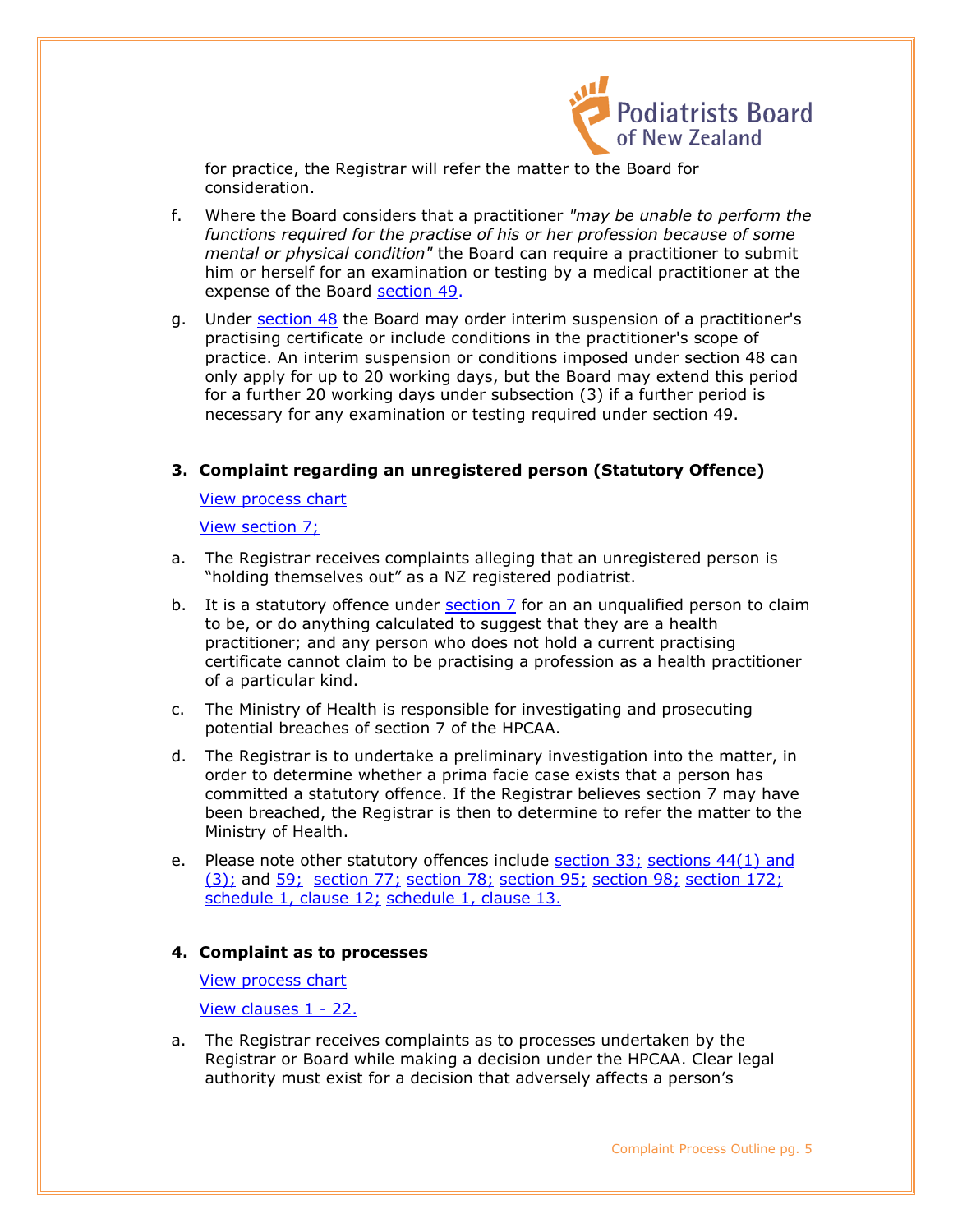

interests. The Registrar and Board must ensure compliance with the general administrative provisions and process requirements set out in [schedule 3 of](http://www.legislation.govt.nz/act/public/2003/0048/latest/DLM205230.html)  [the HPCAA.](http://www.legislation.govt.nz/act/public/2003/0048/latest/DLM205230.html)

- b. Upon receipt of such a complaint, the Registrar is to investigate the matter with a view to assessing whether principles of good decision making have been exercised.
- c. Principles of good decision making include the requirement that the Board/Registrar act within the statutory powers set out in the HPCAA; identify and understand the specific task or decision the Board/Registrar is authorised or required to make under the HPCAA; take into account and follow any criteria and/or procedures required by the HPCAA; observe the principles of administrative decision-making, including those relating to timeliness, delegation as well as specific procedural fairness requirements in terms of natural justice.<sup>2</sup>
- d. The Court has confirmed that the two overriding controls on the exercise of a Board's powers are:
	- That the exercise of the power must relate to the public health and safety; *and*
	- Any action taken must not be unreasonable. $3$
- e. "The decision to exercise or not to exercise the discretion must be lawful and reasonable in the circumstances, following proper consideration of all relevant matters and the circumstances of the case. In making the decision, the decision-maker, after ascertaining the material or relevant facts, should correctly apply the relevant law to the facts and then reasonably exercise their discretion"<sup>4</sup> .
- f. Discretionary powers may also be abused if a decision-maker adopts a fixed rule or policy; acts for an improper purpose; fails to consider all relevant considerations; considers irrelevant considerations<sup>5</sup>.
- g. A decision made by the Board or Registrar exercising powers under the HPCAA may be challenged by judicial review in the High Court. The grounds for judicial review are illegality, unfairness and unreasonableness.
- h. The Registrar may resolve the matter by way of a letter to the practitioner providing an outline of processes used by the Board/Registrar. The Registrar to consider inviting the practitioner to a meeting to discuss any outstanding concerns, and to follow up with a written record of the meeting to the practitioner.
- i. The Registrar to refer unresolved complaints as to process to the Board as required, and where requested by the complainant.

<sup>&</sup>lt;sup>2</sup> Buddle Findlay Wiki, Administrative Decision Making, 18.05.2014.

<sup>3</sup> *Wislang v Medical Council of New Zealand.*

<sup>4</sup> Buddle Findlay Wiki, above n1.

<sup>5</sup> Buddle Findlay Wiki, above n1.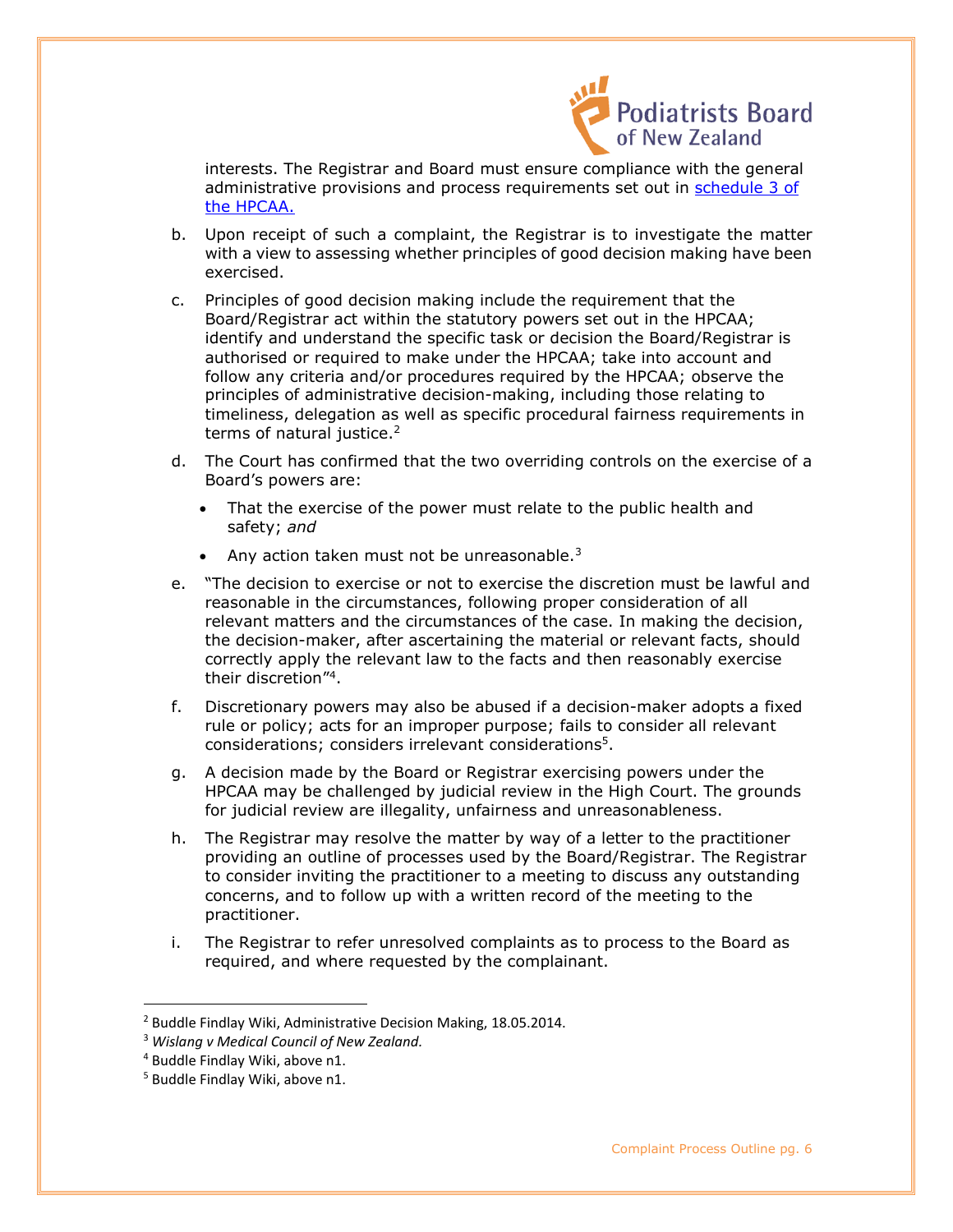

**5. Complaint as to decision of a delegate under schedule 3, clause 17** 

[View process chart](#page-8-0)

[View clause 18;](http://www.legislation.govt.nz/act/public/2003/0048/latest/DLM205256.html?search=ta_act_H_ac%40ainf%40anif_an%40bn%40rn_25_a&p=2)

- a. The Board may by written notice, delegate any of its functions, duties, or powers (other than any power under [section 69](http://www.legislation.govt.nz/act/public/2003/0048/latest/link.aspx?search=ta_act_H_ac%40ainf%40anif_an%40bn%40rn_25_a&p=2&id=DLM203874) or [section 71\)](http://www.legislation.govt.nz/act/public/2003/0048/latest/link.aspx?search=ta_act_H_ac%40ainf%40anif_an%40bn%40rn_25_a&p=2&id=DLM203877) to a committee appointed under [clause 16](http://www.legislation.govt.nz/act/public/2003/0048/latest/link.aspx?search=ta_act_H_ac%40ainf%40anif_an%40bn%40rn_25_a&p=2&id=DLM205254) or to its Registrar.
- b. The Registrar may receive a complaint from a person who is adversely affected by a decision made by the Registrar or other committee of the Board with delegated authority. In this circumstance, the complaint would be referred to the Board.
- c. A person who is adversely affected by a decision made by a person under a delegation given under *clause 17* may, within 20 working days after the communication of the decision to the person, by application in writing, request the Board to review the delegate's decision.
- d. The Board must, as soon as practicable, review the delegate's decision, and must either confirm or revoke that decision.
- e. This option of review is only available if the person has not brought an appeal in the District Court against the decision. (The Board's use of its powers under the HPCAA may be subject to an appeal against the Board's decisions. The right of appeal is limited to the matters set out in [section](http://www.legislation.govt.nz/act/public/2003/0048/latest/DLM204319.html)  [106\)](http://www.legislation.govt.nz/act/public/2003/0048/latest/DLM204319.html).
- f. Complaints relating to a decision of the Board are referred to the Board for consideration. (A decision by the Board may be challenged by judicial review in the High Court).

[Back to top](#page-1-0)